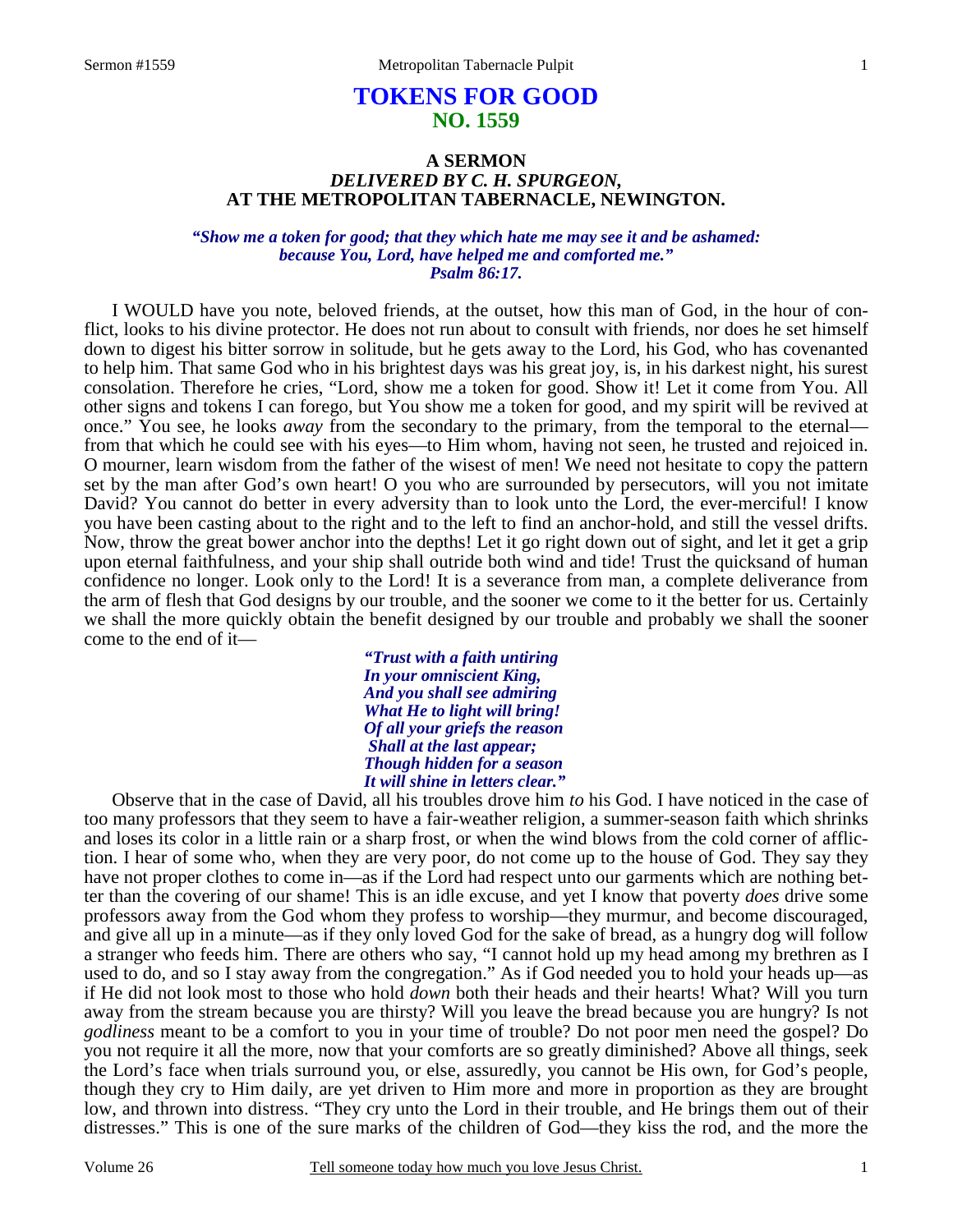Lord chastens them, the more they cling to Him. When the Lord smites, the *ungodly* kick against Him they are like the bullock that will not plow by reason of stubbornness, and when it feels a goad it kicks, and will not go on, but is bent on having its own way. But when the Lord has trained His people, and accustomed them to the yoke, they are obedient to the goad as soon as they feel it, and yield to His will as soon as it is made known. No, more than that—I think the more God chastens His people, the more they love Him! I am persuaded that the most whipped of the Lord's family are the best of His children. I do not say that any of you may *wish* for affliction—you will have enough of it without wishing for it but I do avow my belief that the favorites of heaven are those who feel the most tribulation.

 The choicest plants in God's garden are those that are watered with affliction, and made wet with the night dews of grief. His rarest vines are those which feel most of the knife, and are cut back almost down to the root. There is no fragrance as sweet as that which distils from a flower which the great farmer has bruised. And when He seems, even, to have trod upon it as though He despised it, He has been secretly blessing it, for the broken and the contrite heart He prizes above all things! Therefore, dear friends, let all your griefs send you in prayer to God, and you will then grow in blessing by every tribulation! When big waves of trouble come, pray that they may wash you on the Rock of Ages, and they will do you no harm. When you lose anything, try to make a gain of it by going to your God, that He may sanctify the loss. Whenever you are afflicted, instead of running away from Him who smites you, run inwards to His bosom! If a man is very weak, and he is contending with a strong adversary, he will do well to get close to him. The farther off, the heavier is the blow when a strong man deals it. But when the weak man closes in with him, how can the strong man smite him? What does God say? "Let him lay hold on My strength, and I will make peace with him." Fly in spirit to your God! Fly to Him even when He seems angry! Run onto the point of His sword, for He will not harm the soul that confides in Him! It cannot be that humble trust should meet with a repulse. Jesus declares, "Him that comes to Me I will in no wise cast out." And if you will but trust Him, and when He seems angry, will *still* fly to Him, you shall find rest unto your souls. You children of God, mind this!

 Once more, notice that the psalmist, while he thus looks to God, and is driven to Him by his troubles, manifestly looks only to God. There is not, in this Psalm, a word about friends, allies, or helpers. He has but one request and this is, "Bow down Your ear, O Lord, hear me." His heart is evidently saying—

## *"My spirit looks to God alone; My rock and refuge is His throne; In all my fears, in all my straits, My soul on His salvation waits."*

Only God! Oh, that is a word to be learned, to be learned by experience, and most assuredly none will ever know it unless they are taught by the Holy Spirit! I do not think we often learn it till we hear it in the thunder of divine power when the deep-throated tempest within the soul mutters—"Only God! God alone!" In fair weather we are for mixing our trust, but when the whirlwind is abroad, none but God will serve our turn. O my brothers and sisters, if you set one foot upon the rock of divine faithfulness and the other foot upon the sand of human confidence, you will go down with a great fall! Both feet on the rock! Remember that! Your whole confidence must be fixed upon your Lord. Hang only upon that sure nail upon which hangs the whole universe and hang nowhere else. What does David say? "My soul, wait only upon God, for my expectation is from Him." Beware of setting up a rival in the temple of your trust. Who is it that you would yoke with God? What helper is there that you would put side by side with Him? If you could depend upon an angel—does it not make you smile at your folly to think of saying, "I trust in God and an angel"? Why there is no pairing such disparities! The infinite Creator of all is not to be yoked, even, with the most glorious of His creatures—and yet you would put your fellow man into the yoke with God, and trust in these two!

 Go, yoke an angel with an ant if you will, but never think of joining *God* with man, and making the two your confidence when God is all in all. Oh to be cut clear of all visible supports and props and holdfasts! You have seen a balloon well filled, struggling to rise—what kept it down? It longed to mount above the clouds into the calm serene, and yet it lingered. What hindered it? The ropes which bound it to earth! Cut clear the ropes, and then see how it mounts! With a spring it leaps upward while we are gazing into the open sky. O for such a clearance, and such a mounting for our spirits! Alas, we are hindered and hampered! What are the bonds which detain us? Are they not our visible supports and reliances? O my soul, your human confidences have been to you like the iron chain which binds the captive eagle to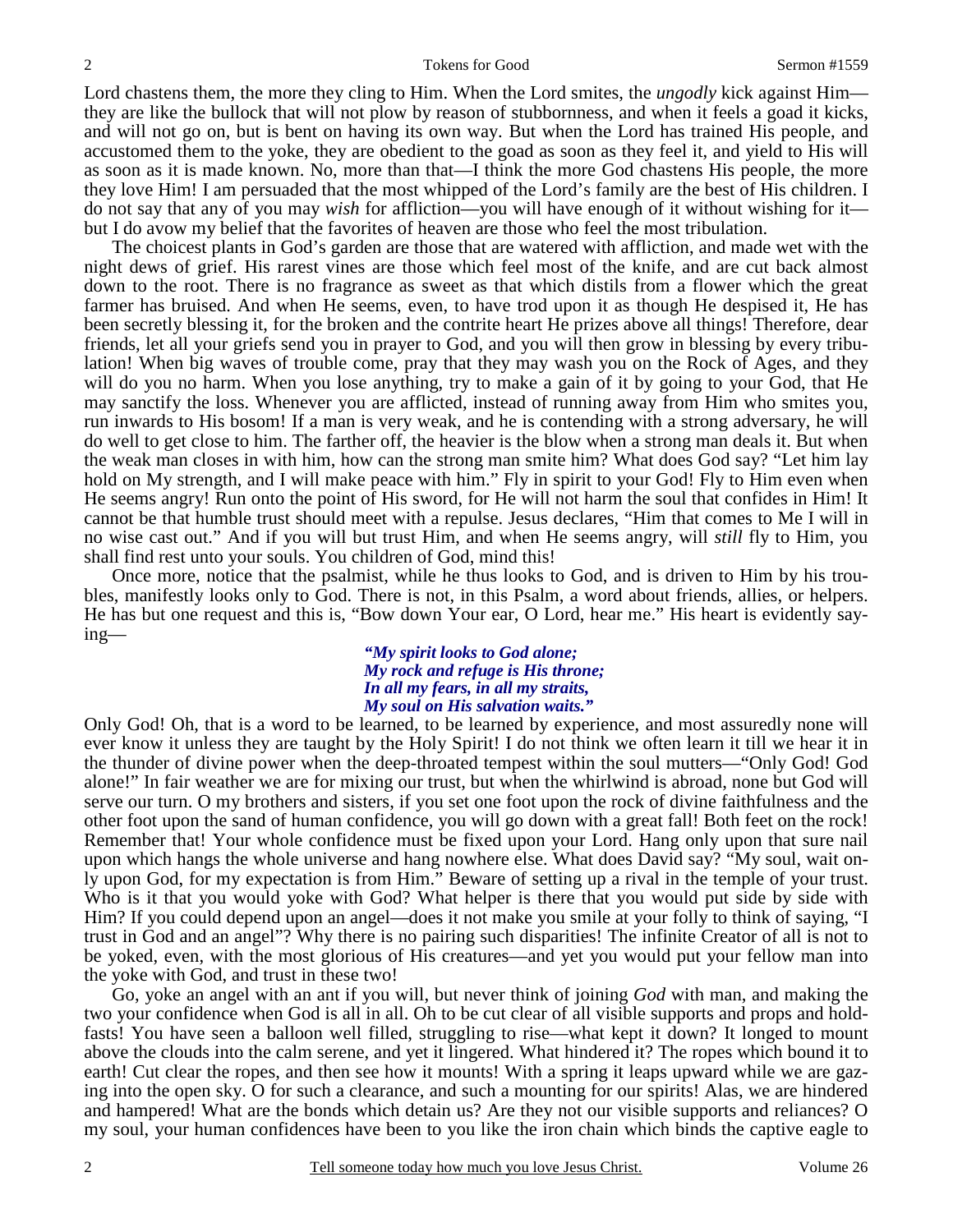#### Sermon #1559 **Sermon #1559** Tokens for Good 3

the rock! If that confidence of yours were gone—if that chain on which you do dote so much were broken, even though it were with a rough blacksmith's hammer—then you could stretch your wings, and be a child of the sun, and dwell aloft amid the eternal light! Oftentimes the things which we most dread prove to be our grand necessity—by being deprived of earthly comforts we are cut clear of everything except our God! The Lord bring us into this state of high spiritual emancipation!

With this as a preface, I now come to notice the particular prayer which David, in this state of mind, puts up. It was necessary to give you this preface as a kind of guard against the very common tendency which exists among God's people to depend upon signs and tokens. Especially as we are going to preach a little upon this prayer for a "token," it was essential to begin aright lest we should add to the too common craving for signs and wonders. We will dwell, first, upon the request for a token, and then, if we have time, we will touch upon the result which David says would come of having such a token—that those which hated him would see it, and be ashamed because God had helped him and comforted him.

**I.** David puts up A REQUEST FOR A TOKEN. It was a token from *God*, mark you, and it was a token entirely according to God's will. Never forget that it was a token asked in *faith,* and not in unbelief, for there is a great distinction here.

 Dear brothers and sisters, we have no right to say, "My God, I will believe in You if You will give me a token, and, if not, I will remain in hesitating unbelief," for the English of that is, "I will reckon You to be false unless You show me a sign according to *my* will." If God is true, you are bound to believe Him, whether He gives you a token or not! And you are not permitted to suspend your faith upon conditions of your own inventing. Whether He will or will not give you a token must be according to His own mind. He may give or withhold as He pleases, but you are bound to believe Him since every man is bound to believe the truth of God. God has never been false to you! You have, therefore, no cause to doubt Him. If He gives you the light, be thankful, but as His child you are bound to trust Him in the dark. If He speaks to you a favorable word, you are to be glad, but you are bound to trust Him even if He speaks nothing but rough words to you, for He is just as true. His truth and your belief in that truth must not be thought to depend upon signs and tokens—His Word is very sure, and may not be questioned.

 Moreover, we have known some who professed to be the children of God who have picked out certain tokens according to their own whims, and fancies, and follies, and they have spoken as if God must do this or that at their dictation. I fear that in some this is a wicked presumption not to be tolerated for a moment. At best it is a childish folly which men in Christ Jesus ought, long ago, to have outgrown. I do not doubt that the Lord has indulged some of His little children with wonders and signs while they were very, very feeble, which He will never give them again, and which they ought never to seek again which, indeed, now that they have grown up to riper years, and to more strength of grace, they ought, themselves, to put away as childish things. Not a few of these signs they may even suspect, saying, "Perhaps, after all, there was not so much in those signs and tokens as I thought there was. They helped me just then, but I could not rely upon them now—I prefer that which is better and surer." The apostle Peter, after he has described Christ upon the mount as manifesting Himself to His servants in the transfiguration, declares, "We have a more sure word of prophecy." What? More sure than the transfiguration? Yes, surer, even, than the evidence of their eyes when they saw their Lord glorified upon the holy mountain! If you have ever been upon the mountain with Christ, and if you have seen all His brightness, you are still not to compare, even, the sight of your eyes when they see the best and brightest that they can see, with the word of testimony which must be sure—a light that shines in a dark place! All the heavenly experiences which we have ever had are not to be trusted in comparison with the Word of God in the Bible! I say it advisedly—even the sweetest communion we have ever had with Christ may, after all, be suspect, and indeed, it is upon such ripe fruit that Satan soon sets his hand that he may rob us of its savor, if possible, for he is not slow to cast doubts upon the holiest joys of God's elect. There may come a time when we shall fear that we were carried away by excitement, or deluded by fanaticism, but He who speaks the Word of Scripture cannot lie! And when His Spirit speaks that same truth of God into the soul, we have, therein, a testimony which can never be doubted, but must be accepted over the head of everything. "Let God be true, and every man a liar"—*ourselves* and all—all liars as compared with the eternal truths of the revelation of God the Holy Spirit! The *basis* of faith is not our experience, but the testimony of God, and we must mind we do not make the feet of our image partly of God's gold, and partly of our clay. Our experience may be in error, but the infallible word of God cannot be, and it is upon that, alone, which we must stand.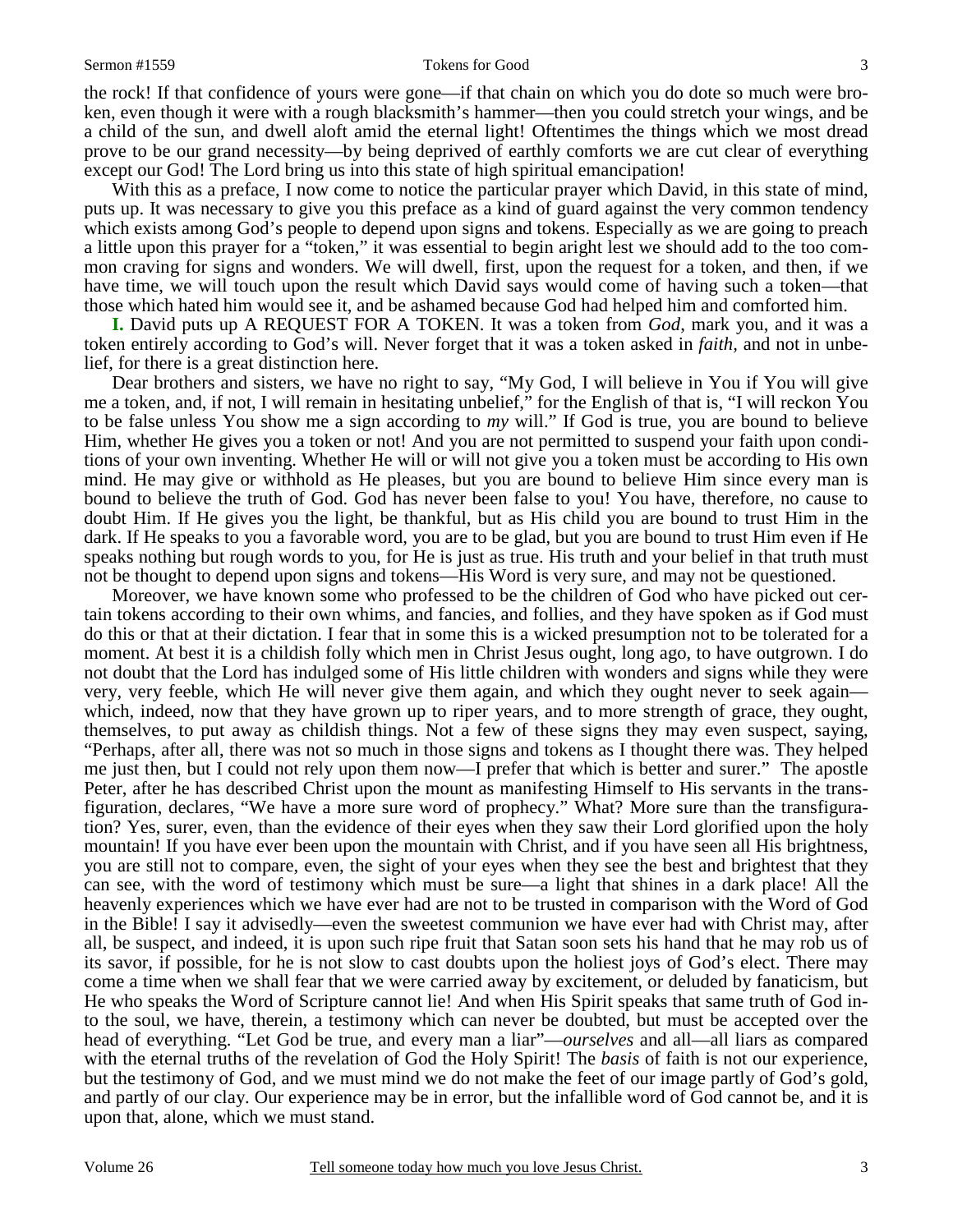Yet we may ask for tokens in a subordinate sense. Trusting in the Lord, token or no token believing His word, evidence or no evidence—we may, then, humbly ask confirmatory seals to our souls. Taking His promise as it stands, and believing it, though the heavens, themselves, should seem to rock and reel—we may then say, "Yet Lord, inasmuch as I am but dust and ashes, and therefore, weak and trembling, show me a token for good."

 We may feel quite safe in seeking tokens of the kind which are mentioned in this Psalm. And first, we may beg for answers to prayer, because the Psalm begins with, "Bow down Your ear, O Lord, hear me" and farther on we read in the sixth verse, "Give ear, O Lord, unto my prayer, and attend to the voice of my supplications." There is no fanaticism in expecting God to answer prayer, and there is no misuse of logic in drawing the inference that if He does hear my prayer in the time of trouble, this is a token for good to my soul. Has my prayer been accepted before Him? Have I received the gracious answer of peace? Then let me be comforted! Was I especially in deep distress where no man could help me, and did I cry to Him, and did He come to my rescue? Assuredly, this is a seal that is set to my soul that I am no hypocrite! This is a token that I am no stranger to God, and that I am not cast away from His presence! Answered prayers are hopeful arguments of acceptance. David fitly said, "If I regard iniquity in my heart, the Lord will not hear me," and then he joyfully added, "But verily God has heard me." Thus he proved the soundness of his heart before God! I ask you to look back and see whether you have, indeed, prevailed with God in secret prayer. Have you had your Jabboks and your Carmels? Do I not speak to many who are familiar with the great Hearer of prayer? Has He not often heard you? I am not too bold when I assert that the Lord has granted me, according to the desire of my heart, times without number! The devil himself can never dispute me out of facts—facts which shall forever stand on my memory, "engraved as in eternal brass," for out of the depths I have cried unto God, and He has as distinctly answered my prayers as though He had torn the heavens, and come down to succor His servant! With overwhelming delight He fills me, for He has had respect unto my cry. His tenderness to me in this respect has made my life singularly happy though I have had a large share of pain and depression.

 When I think over the seasons in which the Lord has specially answered me, I bid defiance to all the skeptics and scientists who haunt our footsteps. Brethren in Christ, you have, each of you, in your own way, according to your own need, had sure instances of the faithfulness of God to you, and these have been reviving tokens of love! At this present be of good cheer. Even if, for a while, the heavens should seem as brass, and prayer should not be heard, remember that He *did* hear you in times gone by, and He is the same God, and changes not, and therefore is hearing, still, and will answer, by-and-by. Therefore cry mightily to Him! It may be that your prayer is like a ship, which, when it goes on a very long voyage, does not come home laden so soon, but, when it *does* come home, it has a richer freight. Mere coasters will bring you coals, or such like ordinary things. But they that go afar to Tarshish return with gold and ivory! Coasting prayers such as we pray every day bring us many necessities, but there are great prayers which, like the old Spanish galleons, cross the main ocean, and are longer out of sight but come home laden with golden freight! When prayer has tarried, the Lord our God has made up for the delays, and shown us why He delayed—to give us a richer and a rarer blessing through our waiting, and also to prepare us to receive it. Go on in prayer if you have no immediate answer, and let the answers you have had in years gone by be tokens for good to your soul at this time—

> *"God lives still! Trust, my soul, and fear no ill. God is good. From His compassion Earthly help and comfort flow! Strong is His right hand to fashion All things well for men below. Trials often the most distressing, In the end have proved a blessing. Why, then, my soul, despair? God still lives and hears prayer."*

 You meet with another class of tokens in the Psalm, and these concern the preservation of character. Kindly read the second verse—"Preserve my soul, for I am holy." I know I am speaking in these dark and troubled times to many of God's children who are tried in business, and sorely exercised by the general depression—your great fear arises out of a dread of failure to discharge your debts. You have been praying to the Lord about your business, and, perhaps, Satan has tempted you to a measure of unbelief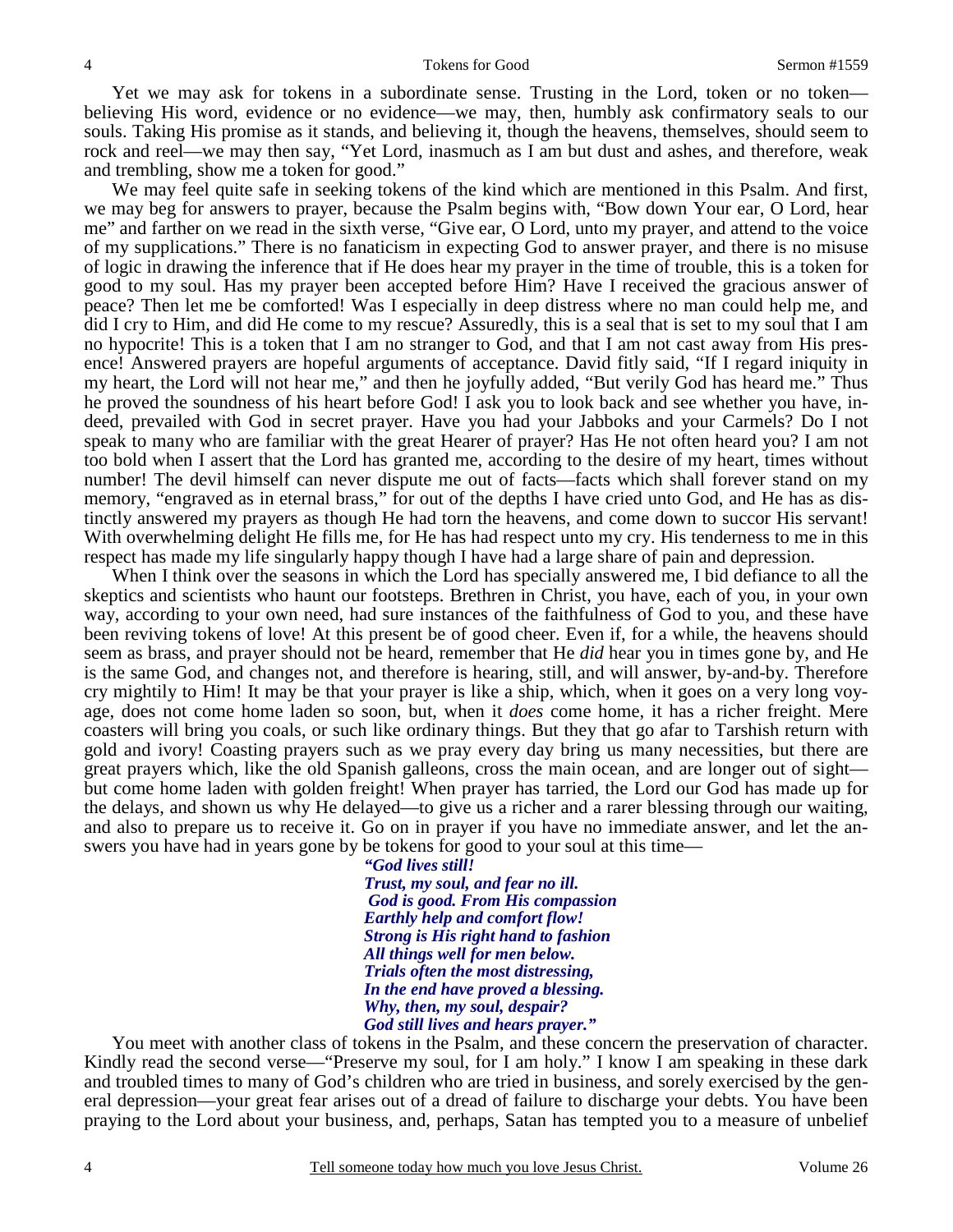against which you are daily fighting. Now, has the Lord helped you to do that which is honest and upright before men? Has He preserved your soul because you are consecrated to Him? You have been a loser, but in that loss can you say, "No fault attaches to deceit—it is the act of God. Things have not prospered with me, but I have been diligent, and I have used my best discretion. I have curtailed every expense to save as much as possible. I have sought to eat my own bread, and not the bread of another man, and I would sooner come to labor with my hands in the most menial service than that any should say of me that I have forgotten the way of uprightness and integrity." If such is the case, you will feel acutely the difficulties of your path, but you must not give way to despondency. Look up and play the man, and by no means give up! Fly to the Lord in this hour of need, and see what He will do. It is written, "Let integrity and uprightness preserve me," and if such has been your case, it is a token for good. You have not lost much if your character remains untarnished. After all, "a man's life consists not in the abundance of the things which he possesses." And, "a good name is better than precious ointment." When God gives a man grace to rejoice in his abundance, it is a great thing. But it is an equal favor when He gives to others of His people grace to rejoice that they are brought low. There is often more contentment in a narrower sphere than in a wider one, and a great deal less care and anxiety, and more fellowship with God in a cottage than in a broad mansion! If God keeps your character spotless, reckon that the smell of fire has not passed upon you. If the Lord enables you to do the right thing, let Him do what He pleases with you. If we can pay 20 shillings in the pound, and walk out of the house free from any charge of unjust dealing, we may feel that the worst grief of all is over, for to an honest heart it is a crushing trial to be unable to pay every man his own. May the Holy Spirit lead you in the path of uprightness, and you need not envy any among the sons of men.

 A third form of token for good is found in deliverance from trouble. We have that in the second verse also—"O You, my God, save Your servant that trusts in You!" And all through the Psalm David is crying for deliverance from trouble. I am addressing many who have felt the strokes of tribulation. You have been brought very low. In your horror it seemed to you like the lowest hell, but you have been brought up from it, and you can, at this hour, sing of delivering grace. We are not all hanging our harps on the willows—some of us are praising God upon the high sounding cymbals because of His delivering mercy, for He has brought our soul out of prison, has delivered our soul from death, our eyes from tears, and our feet from falling. When these things come, they are to be regarded as tokens for good if they come as the result of prayer and faith. Our personal testimony should be like that of David in the  $34<sup>th</sup>$ Psalm—"I sought the Lord, and He heard me, and delivered me from all my fears. They looked unto Him, and were lightened: and their faces were not ashamed. This poor man cried, and the Lord heard him, and saved him out of all his troubles." When our distresses are ended, our songs should begin, even as the psalmist says of men rescued from peril—they pray and then they praise. "Then they cry unto the Lord in their trouble, and He brings them out of their distresses. Oh that men would praise the Lord for His goodness, and for His wonderful works to the children of men!" There ought to be praises where there have been deliverances. When we have gone to God in prayer with open mouth, and He has filled it, then should we go back again with the open mouth, to have it filled with His praises all the day long! Come, friends, look back upon the rescues and recoveries of the past, and rejoice in the Lord! One good old saint, when she heard one sing—

### *"Each sweet Ebenezer I have in review, Confirms His good pleasure to help me quite through,"*

said, "Why, my road, when I look back upon it, is paved with Ebenezers! I cannot take a step but what I step upon a stone of help, and on both sides I see so many records of the Lord's goodness that the road seems walled up by them on both sides." Many of us can say the same. Surely—

# *"His love in time past forbids us to think,*

*He'll leave us, at last, in trouble to sink."* 

If He has delivered us from the jaw of the lion and the paw of the bear, shall we be afraid of that uncircumcised Philistine? No, but the giant boaster shall fall before us! In the name of the Lord we will destroy all future foes because in His name we have destroyed the same before. That is fine language which Paul uses in the epistle to the Corinthians—"Who delivered us from so great a death, and does deliver: in whom we trust that He will yet deliver us."

 These three forms of tokens for good are very sure and very sober—not at all like those which fanaticism seeks after, and yet they are most valuable! Answered prayers, preservations from sin, and deliverances from trouble are rich jewels from the Bridegroom's hands—marks of His most costly love.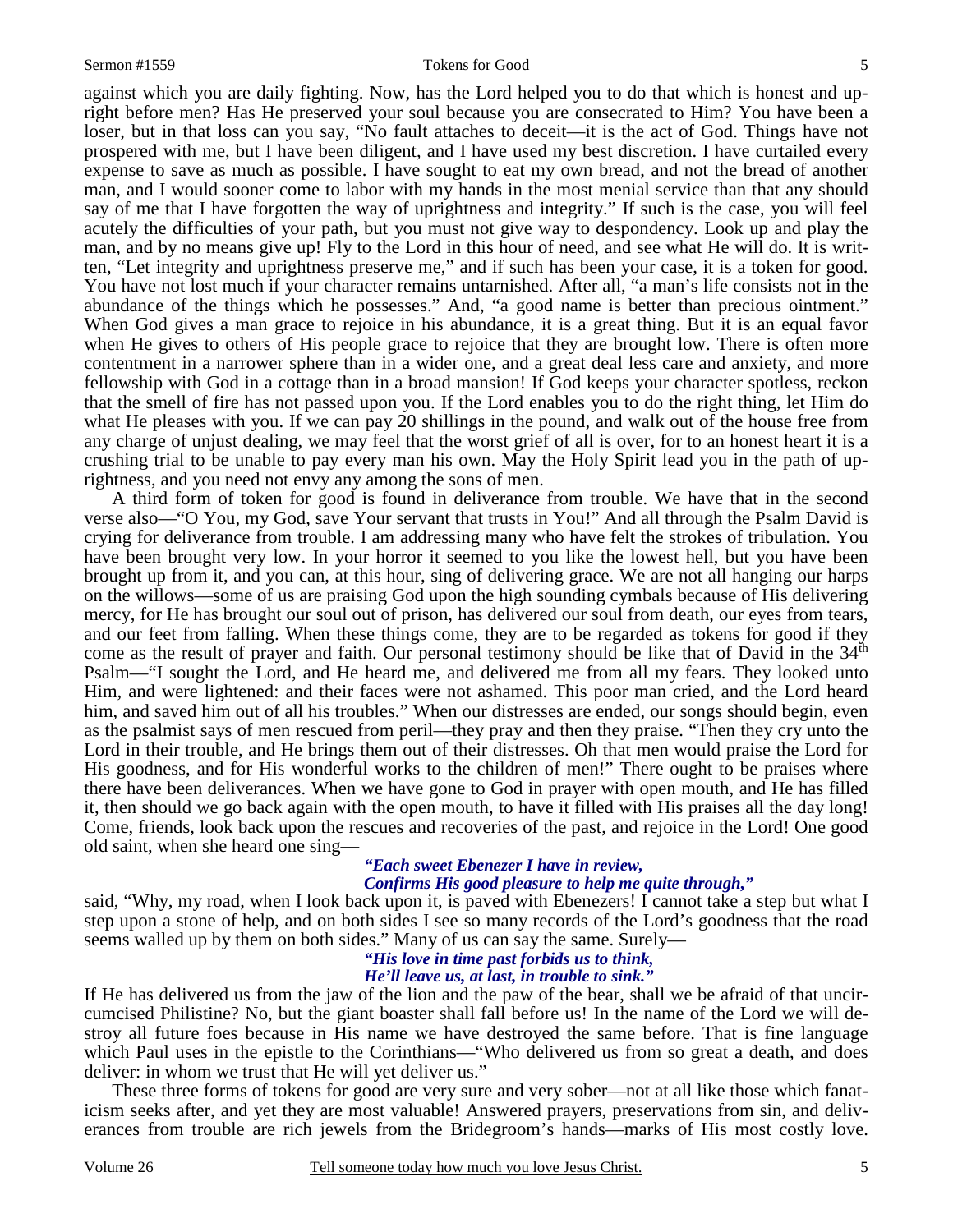Those who have them should not forget them. "Shall a maid forget her ornaments?" Shall gifts of the Bridegroom be put away as though they were of no value? God forbid!

 There is another form of token which must never be overlooked, and that is a sense of pardoned sin. This comes in the third and fifth verses. "Be merciful unto me, O Lord: for I cry unto You daily. For You, Lord, are good and ready to forgive; and plenteous in mercy unto all them that call upon You." Even though we have been sustained in our integrity, we must, nevertheless, be conscious of many faults. You cannot go through either the joys of this world or the sorrows of it without incurring a measure of defilement. He who picks his steps the most successfully will yet gather soil upon his feet, and they will need washing by those dear hands which, alone, can take away the stain of sin! When that washing is given, it is a very choice token of love. If you feel that your conscience is purged from dead works—if you are walking in the light as God is in the light, and are enjoying fellowship with the Father while the blood of Jesus Christ, His Son, cleanses you from all sin, then rejoice in the token for good which is given you! If you know the power of that word of God, "There is, therefore, now, no condemnation to them which are in Christ Jesus"—if you are, indeed, "accepted in the Beloved"—then know of a surety that one of the best tokens for good is in your possession! It may be that your purse is scant, but your sin is forgiven! It may be that disease is creeping over your flesh, but your sin is forgiven! What a bliss is yours, whatever your trial may be! Suppose yourself to be in danger of shipwreck—the ship is going down—the passengers are shrieking with terror, for there is nothing before them but the murderous waves. The boiling floods will soon conceal the last vestige of the ship. Grim death opens his wide jaws! The last moment has come! But what do I see? What was that which rose upon the crest of the wave? It was a lifeboat! Yes! Here comes a lifeboat, and *you* are put on board! What are your thoughts at the time? What must be your thoughts? What? Did you whine, "I have lost my best suitcase which I left in my cabin"? What a fool you would be if you talked like that! The boatmen would be ready to throw you back into the sea!

 No, your gratitude forgets all minor things, and rejoices in the grand deliverance. You cry, "My life is saved! My life is saved! Blessed be the Lord for saving me! My money, my very clothes—for I started up in my sleep, and leaped into the lifeboat—I have lost them all, but I am alive, and that is enough! Thank God I shall see my native land again!" Shall a man who is delivered from hell, and whose sins are forgiven go whining all the day long because he has lost his money, or some other trifle—for trifle it is as compared with his soul? "Skin for skin, yes, all that a man has will he give for his life." And if our life is saved in Christ Jesus through the forgiveness of our sin by His most precious blood, how can we fret? Why, man, God has given you a mercy that may swallow up your troubles as Aaron's rod swallowed up all the serpents. "Strike me, my God," said one of old, "strike me as You will, now that You have forgiven me!" The pardon of sin is such a token for good that all ills disappear before it!

 There is another token for good mentioned in the Psalm which you may well pray for. You will find it in the fourth verse—"Rejoice the soul of Your servant: for unto You, O Lord, do I lift up my soul." This is support under trial.

 It is a very blessed token for good when you are able to keep calm, quiet, and happy in the midst of losses, crosses, bereavements, and afflictions. All the water in the sea will never hurt the ship so long as it is outside—it is only that which enters the vessel that can sink it. And therefore the Savior says, "Let not your heart be troubled; you believe in God; believe also in Me." In the world you shall have tribulation, but let not your heart be troubled. Now, are you, dear friend, conscious, at this time, while everything is going against you, that you never were happier than you are now? Can you give all up? Can you be resigned to your heavenly Father's will? Does a sweet patience steal over you? Do you sometimes say to yourself, and to your friends, "I would not have believed that I could have passed through this as I am doing"? Well, that is a token for good, and you may take comfort from it. What does it matter to a man, after all, whether God increases the load, and increases the strength, or whether He decreases the load, and decreases the strength? If a man has to carry a pound weight, and he is so weak that he can only manage to carry eight ounces, well, he is an overloaded man. But if a man had to carry a ton, and God gave him strength enough to carry two, why, he would be a lightly-loaded man, would he not? It is not the weight of the burden, brothers and sisters, it is the proportion of the burden to the strength!

 Now, the proportion of the burden to the strength was settled long ago—thousands of years ago. It is written, "As your days, so shall your strength be" and there was One who proved it 1,800 years ago, and exclaimed, "As the sufferings of Christ abound in us, so our consolation also abounds by Christ." You see the scale—if there is an ounce of suffering, there is an ounce of consolation. Almighty wisdom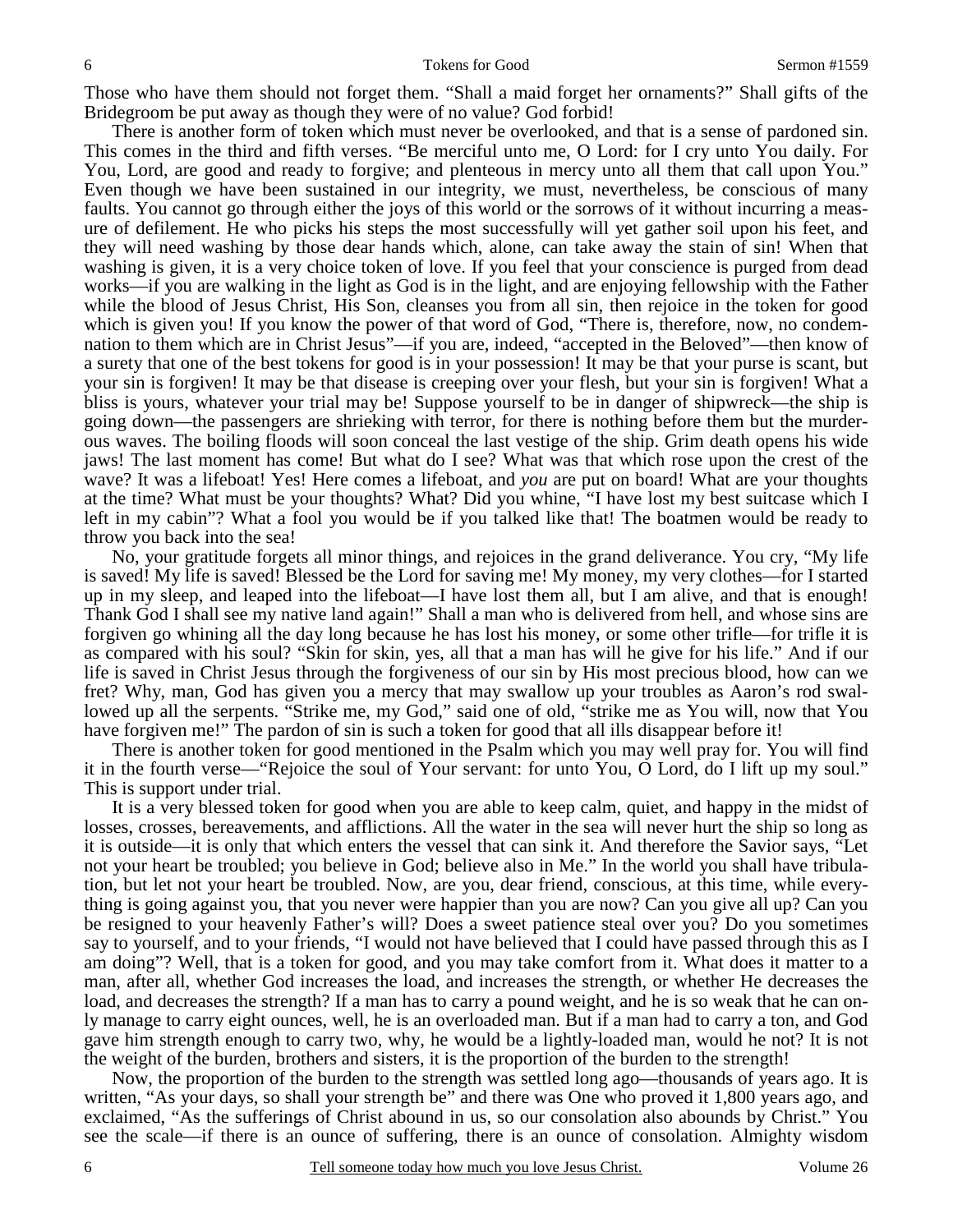### Sermon #1559 Tokens for Good 7

keeps the measure exact! Let the tribulation abound! Put it into the left-hand scale. Heap it up! Put in more and more trial. What a weight it is! Yes, but there you see in the right-hand scale the balancing consolation—and I think if we were wise, we would be willing to accept—no, we would even *rejoice* in the abounding tribulations because of the abounding consolations! We shall always be little, I am afraid, while our trials are little. But when we get into the deeper waters, so that the Lord helps us to swim, and He makes men of us—then we begin to glory in tribulation because the power of God does rest upon us! Oh may the Lord give us faith to come up to this point, and this shall be forever a blessed token for good when we can say—

> *"I stand upon the mount of God, With sunlight in my soul! I hear the storms in vales beneath, I hear the thunders roll. But I am calm with You, my God, Beneath these glorious skies And to the heights on which I stand, Nor storms nor clouds can rise."*

May God endow us with that token for good—for serenity in suffering, patience in tribulation, and joy in the very *prospect* of death—these are all as white stones which are the secret signs of divine favor!

*Cheering visits from Christ and fresh anointing of the Holy Spirit* are also most sure tokens for good, and if not mentioned expressly in the Psalm, must not be omitted in our sermon. They are, however, here in such phrases as these—"Rejoice the soul of Your servant," in verse four. "Unite my heart to fear Your name," in verse eleven. "O turn unto me, and have mercy upon me," in verse 16, and in the latter clause of our text, "You, Lord, have helped me and comforted me." The Lord graciously visits His people, the clouds break, the night declines, and the day begins to dawn! Precious promises are applied to the heart with reviving power, hope is strengthened, and joy is renewed. Sweet communion is enjoyed under affliction, and Christ is seen sitting as a refiner at the mouth of the furnace. Sin is no longer allowed to burden the heart. Yes, the very memory of it, so far as it would cause pain to the mind, is utterly removed, and the glad spirit rejoices in the consciousness of full acceptance with God. Ordinances and the word become sweeter than honey or the honeycomb, and the man feasts in the house of the Lord as one who is an honored guest at a royal banquet where the banner of Jesus' love waves over his head, and he leans his head on his Lord's bosom! This is a token for good, the memory of which shall cheer him for many a long day, and being treasured up like some sweet smelling herb, shall serve to make his sick chamber or prison fragrant. O the joy of saints when the Bridegroom is with them! They cannot fast or be of a sad countenance, for their assurance of His divine love drives every care and fear away—

> *"'Tis like the singing of the birds When winter's frost is fled! And like the warmth the sun affords To creatures almost dead. 'Tis like the comfort of a calm Which stills a stormy sea And like the tender, healing balm To such as wounded be."*

Of such tokens for good may we enjoy rich store, until the day breaks, and the shadows flee away.

**II.** I had many things to say, but I remember Paul's mistake that he made when he preached until midnight, and Eutychus fell from the third loft, for he had gone to sleep. And as I could not possibly raise a sleeper from the dead, as Paul did, I will not try the experiment of preaching as long as Paul did! I cannot say anything as to THE RESULT OF SUCH TOKENS. The influence of these tokens upon our foes must be undescribed except that many a time the favor of God to His people has been so conspicuous that their most malicious adversaries have stood in awe of them. Their answered prayers have been like armor to them! Their patience has lit up their faces with an awe-inspiring splendor, and their integrity has been a wall of fire round about them. Even the devil has stood abashed in the presence of the favored ones when God has dressed them in their marriage robes! He has known that they were of that chosen race against which he can never prevail. As for other enemies—"When a man's ways please the Lord, He makes even his enemies to be at peace with Him." Like Pilate's wife, even worldly people have pleaded that good men should be left alone—the Lord has made them dream of the glory of their virtue, and they have been afraid. There is a dignity which hedges about those who are kings unto God.